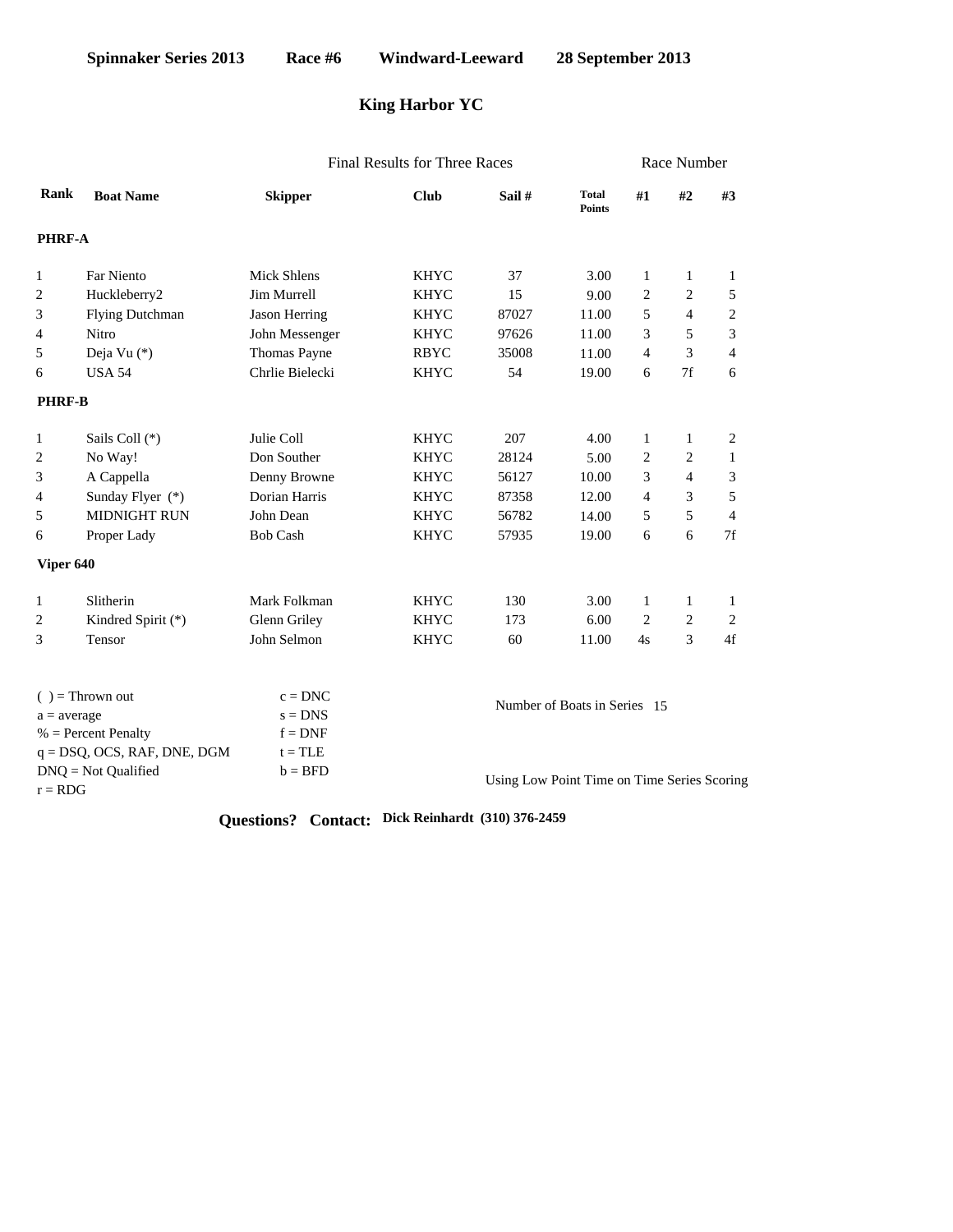## **Spinnaker Series 2013 6-1**

#### **King Harbor YC**

Wind Speed: some

Race Date: 9/28/2013<br>
Wind Speed: some<br>
PRO: Debbie Helling

|                                                     | Div<br><b>Rank</b>       | <b>Boat Name</b>       | Sail No. | <b>Rating</b>       | Finish<br><b>Time</b> | <b>Elapsed</b><br><b>Time</b> | Corrected<br><b>Time</b> | <b>Owner / Skipper</b> | Club        | <b>Boat Type</b> |
|-----------------------------------------------------|--------------------------|------------------------|----------|---------------------|-----------------------|-------------------------------|--------------------------|------------------------|-------------|------------------|
| PHRF-A                                              |                          | Time on Time /         |          | Start Time 12:00:00 |                       |                               |                          |                        |             |                  |
|                                                     | 1                        | Far Niento             | 37       | $\boldsymbol{0}$    | 12:32:21              | 00:32:21                      | 00:38:14                 | Mick Shlens            | <b>KHYC</b> | Farr 40          |
|                                                     | $\mathbf{2}$             | Huckleberry2           | 15       | 54                  | 12:36:35              | 00:36:35                      | 00:39:22                 | Jim Murrell            | <b>KHYC</b> | Farr 30          |
|                                                     | 3                        | Nitro                  | 97626    | 84                  | 12:39:10              | 00:39:10                      | 00:40:09                 | John Messenger         | <b>KHYC</b> | $J-33$           |
|                                                     | 4                        | Deja Vu (*)            | 35008    | 42                  | 12:37:03              | 00:37:03                      | 00:40:41                 | Thomas Payne           | <b>RBYC</b> | 1D35             |
|                                                     | 5                        | <b>Flying Dutchman</b> | 87027    | 93                  | 12:40:17              | 00:40:17                      | 00:40:43                 | Jason Herring          | <b>KHYC</b> | $J-33$           |
|                                                     | 6                        | <b>USA 54</b>          | 54       | 96                  | 12:48:20              | 00:48:20                      | 00:48:38                 | Chrlie Bielecki        | <b>KHYC</b> | Melges 24        |
| Time on Time / Start Time 12:05:00<br><b>PHRF-B</b> |                          |                        |          |                     |                       |                               |                          |                        |             |                  |
|                                                     | 1                        | Sails Coll (*)         | 207      | 150                 | 12:50:18              | 00:45:18                      | 00:42:04                 | Julie Coll             | <b>KHYC</b> | M242             |
|                                                     | $\mathbf{2}$             | No Way!                | 28124    | 138                 | 12:51:02              | 00:46:02                      | 00:43:29                 | Don Souther            | <b>KHYC</b> | $B-25$           |
|                                                     | 3                        | A Cappella             | 56127    | 150                 | 12:55:13              | 00:50:13                      | 00:46:38                 | Denny Browne           | <b>KHYC</b> | C320             |
|                                                     | $\overline{\mathcal{A}}$ | Sunday Flyer $(*)$     | 87358    | 150                 | 12:56:21              | 00:51:21                      | 00:47:41                 | Dorian Harris          | <b>KHYC</b> | M242             |
|                                                     | 5                        | <b>MIDNIGHT RUN</b>    | 56782    | 150                 | 12:56:50              | 00:51:50                      | 00:48:08                 | John Dean              | <b>KHYC</b> | C320             |
|                                                     | 6                        | Proper Lady            | 57935    | 204                 | 13:05:38              | 01:00:38                      | 00:52:16                 | Bob Cash               | <b>KHYC</b> | Islander 32      |
| Viper 640                                           |                          | Time on Time /         |          | Start Time 12:00:00 |                       |                               |                          |                        |             |                  |
|                                                     | 1                        | Fang                   | 130      | 111                 | 12:42:03              | 00:42:03                      | 00:41:21                 | Mark Folkman           | <b>KHYC</b> | Viper 640        |
|                                                     | $\mathbf{2}$             | Kindred Spirit (*)     | 173      | 111                 | 12:42:38              | 00:42:38                      | 00:41:55                 | Glenn Griley           | <b>KHYC</b> | Viper 640        |
| <b>DNS</b>                                          | $\overline{\mathcal{A}}$ | Tensor                 | 60       | 111                 |                       |                               |                          | John Selmon            | <b>KHYC</b> | Viper 640        |

### **Questions? Contact: Dick Reinhardt (310) 376-2459**

Printed On: 28-Sep-2013 17:14:34 Number of boats Scored 15 Version 6.45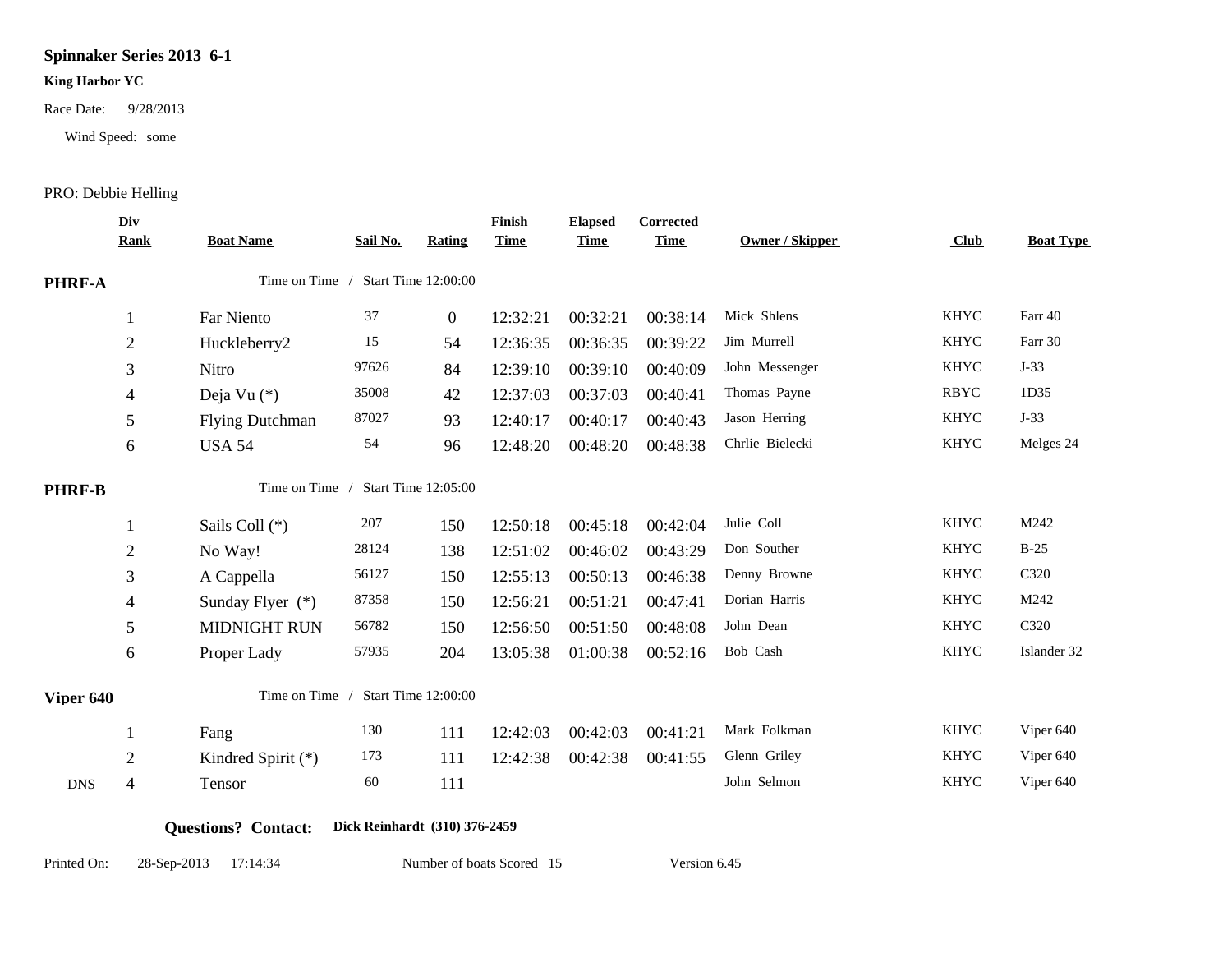## **Spinnaker Series 2013 6-2**

#### **King Harbor YC**

Race Date: 9/28/2013

Wind Speed: 4-6 kn

PRO: Debbie Helling

|               | Div<br><b>Rank</b>                    | <b>Boat Name</b>                    | Sail No. | Rating              | Finish<br><b>Time</b> | <b>Elapsed</b><br><b>Time</b> | Corrected<br><b>Time</b> | <b>Owner / Skipper</b> | Club        | <b>Boat Type</b> |
|---------------|---------------------------------------|-------------------------------------|----------|---------------------|-----------------------|-------------------------------|--------------------------|------------------------|-------------|------------------|
| <b>PHRF-A</b> |                                       | Time on Time<br>Start Time 13:15:00 |          |                     |                       |                               |                          |                        |             |                  |
|               | 1                                     | Far Niento                          | 37       | $\boldsymbol{0}$    | 14:03:55              | 00:48:55                      | 00:57:49                 | Mick Shlens            | <b>KHYC</b> | Farr 40          |
|               | $\overline{2}$                        | Huckleberry2                        | 15       | 54                  | 14:11:41              | 00:56:41                      | 01:01:00                 | Jim Murrell            | <b>KHYC</b> | Farr 30          |
|               | 3                                     | Deja Vu (*)                         | 35008    | 42                  | 14:13:47              | 00:58:47                      | 01:04:33                 | Thomas Payne           | <b>RBYC</b> | 1D35             |
|               | $\overline{4}$                        | <b>Flying Dutchman</b>              | 87027    | 93                  | 14:18:55              | 01:03:55                      | 01:04:37                 | Jason Herring          | <b>KHYC</b> | $J-33$           |
|               | 5                                     | Nitro                               | 97626    | 84                  | 14:18:32              | 01:03:32                      | 01:05:08                 | John Messenger         | <b>KHYC</b> | $J-33$           |
| <b>DNF</b>    | $\overline{7}$                        | <b>USA 54</b>                       | 54       | 96                  |                       |                               |                          | Chrlie Bielecki        | <b>KHYC</b> | Melges 24        |
| <b>PHRF-B</b> | Start Time 13:20:00<br>Time on Time / |                                     |          |                     |                       |                               |                          |                        |             |                  |
|               | 1                                     | Sails Coll (*)                      | 207      | 150                 | 14:03:48              | 00:43:48                      | 00:40:40                 | Julie Coll             | <b>KHYC</b> | M242             |
|               | $\mathbf{2}$                          | No Way!                             | 28124    | 138                 | 14:05:44              | 00:45:44                      | 00:43:12                 | Don Souther            | <b>KHYC</b> | $B-25$           |
|               | 3                                     | Sunday Flyer $(*)$                  | 87358    | 150                 | 14:07:01              | 00:47:01                      | 00:43:40                 | Dorian Harris          | <b>KHYC</b> | M242             |
|               | 4                                     | A Cappella                          | 56127    | 150                 | 14:08:13              | 00:48:13                      | 00:44:46                 | Denny Browne           | <b>KHYC</b> | C320             |
|               | 5                                     | <b>MIDNIGHT RUN</b>                 | 56782    | 150                 | 14:11:46              | 00:51:46                      | 00:48:04                 | John Dean              | <b>KHYC</b> | C320             |
|               | 6                                     | Proper Lady                         | 57935    | 204                 | 14:20:49              | 01:00:49                      | 00:52:26                 | Bob Cash               | <b>KHYC</b> | Islander 32      |
| Viper 640     |                                       | Time on Time /                      |          | Start Time 13:15:00 |                       |                               |                          |                        |             |                  |
|               |                                       | Fang                                | 130      | 111                 | 14:20:31              | 01:05:31                      | 01:04:26                 | Mark Folkman           | <b>KHYC</b> | Viper 640        |
|               | $\mathbf{2}$                          | Kindred Spirit (*)                  | 173      | 111                 | 14:24:40              | 01:09:40                      | 01:08:30                 | Glenn Griley           | <b>KHYC</b> | Viper 640        |
|               | 3                                     | Tensor                              | 60       | 111                 | 14:33:44              | 01:18:44                      | 01:17:25                 | John Selmon            | <b>KHYC</b> | Viper 640        |

**Questions? Contact: Dick Reinhardt (310) 376-2459**

Printed On: 28-Sep-2013 17:16:55 Number of boats Scored 15 Version 6.45